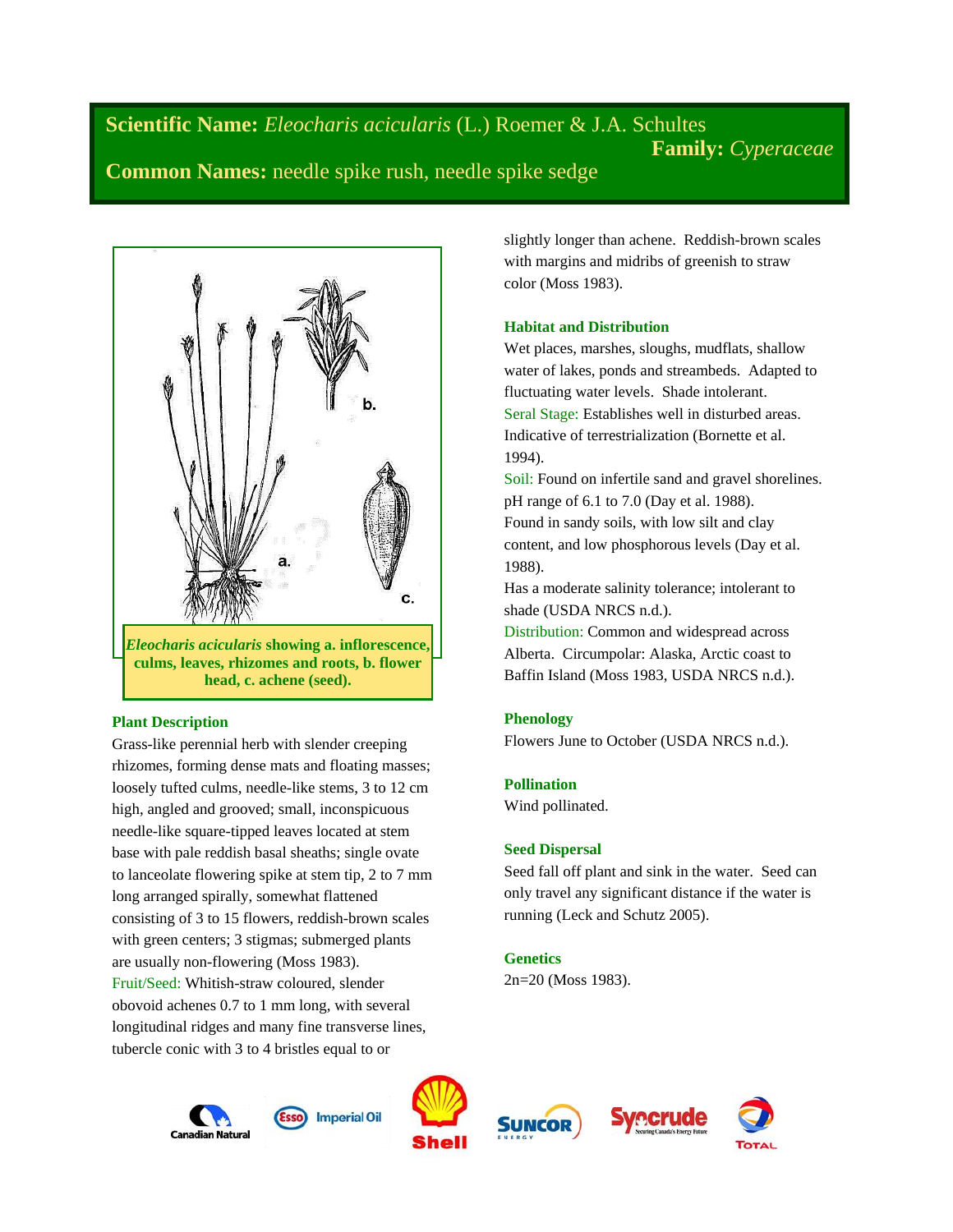# **Symbiosis**

Forms arbuscular mycorrhizae (Barnola and Montilla 1997).



#### **Seed Processing**

Collection: Pick ripe seed head and place in paper bag.

Seed Weight: 0.044 g/1,000 seeds (Royal Botanic Gardens Kew 2008).

Storage/Longevity: Orthodox, 1 to 5 years in soil seed bank, little known on method (Royal Botanic Gardens Kew 2008).

## **Propagation**

Natural Regeneration: Regenerates primarily by rhizomes, occasionally by seed (Cooper et al*.* 2006, Rook 2002).

Germination: 40% to 50% germination at warm temperatures (22 to 35°C) after pericarp removed (Yeo 1986).

Seed germinated at 15°C (Baskin and Baskin 2001).

Planting Density: 4,200 to 11,900 plants per hectare (USDA NRCS n.d.).

Pre-treatment: Remove pericarp via mechanical scarification (Yeo 1986).



Vegetative Propagation: 43% survival of rhizome cuttings the first year and 25% survival by year 2 in northeastern Alberta. It spreads extensively in the wet areas.

Micro-propagation: Are micro-propagated to use in decorative ponds, aqua gardens and fish tanks (LiveAquaria.com n.d.).

# **Aboriginal/Food Uses**

Food: No literature found Medicinal: No literature found. Other: No literature found.

## **Wildlife/Forage Uses**

Wildlife: Provides habitat for amphibians and fish. Seeds and stems are an important food source for waterfowl and mammals (Hamel and Parsons 2001).

Livestock: No literature found. Grazing Response: No literature found.



*Eleocharis acicularis* **growing in sandy area**

## **Reclamation Potential**

Well-adapted to nutrient-poor, high-stress habitats. Tolerates stress due to its small stature, slow growth rate and evergreen tissues (Day et al.







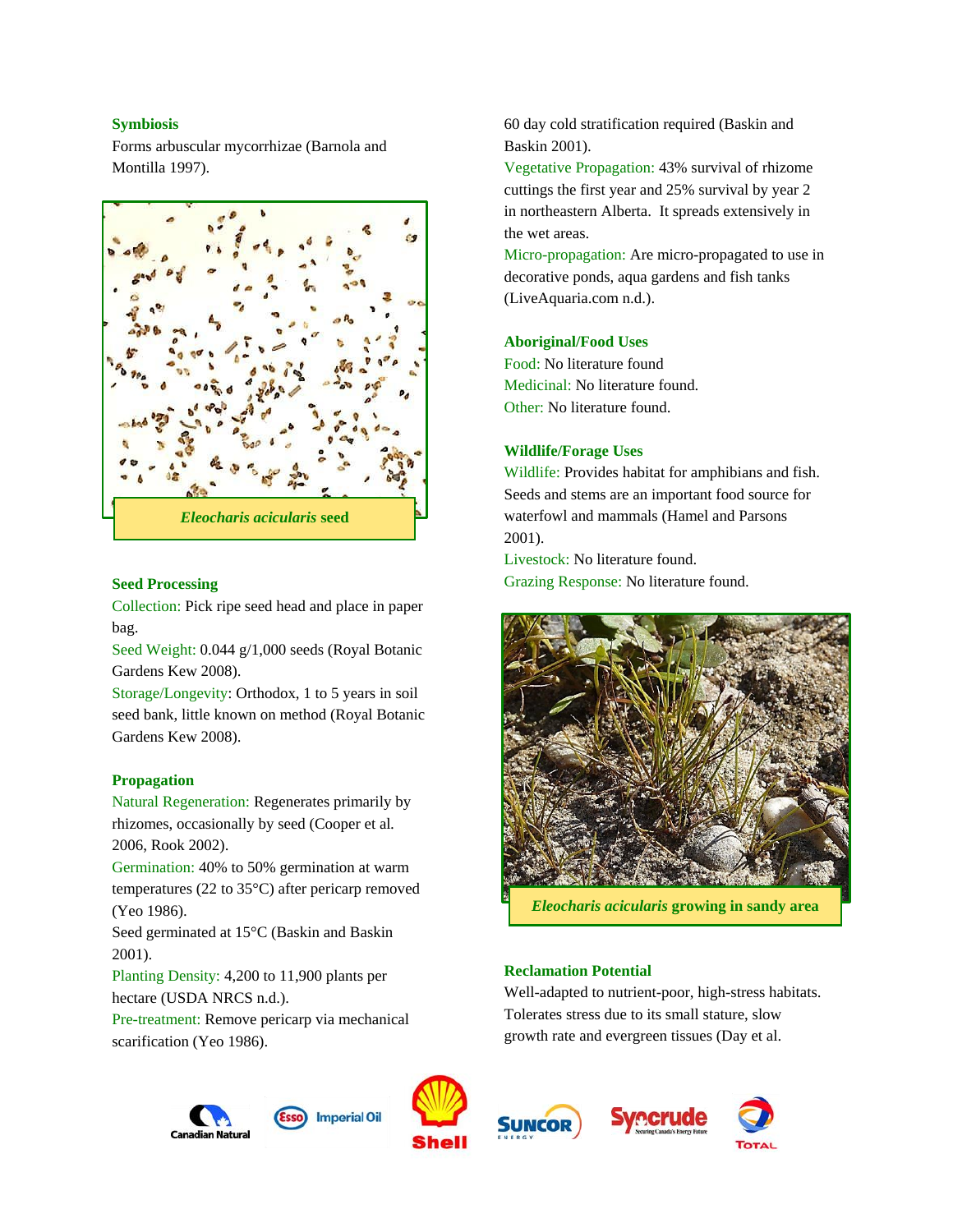1988). Spike-rush helps stabilize shorelines (Hamel 2001).

Hoang et al. (2009) found *Eleocharis acicularis* to accumulate heavy metals from contaminated mine sites and to be a hyper-accumulator of lead (Pb). Has also been found to accumulate Sb, As, Cu and Zn in a study by Ha et al. (2009).

#### **Commercial Resources**

Available from numerous Alberta and Saskatchewan nurseries. Cultivars: None are known.

#### **Photo Credits**

Photo 1: Prairie Moon Nursery 2012. Photo 2: Bernd Sauerwein @ Wikimedia Commons 2012. Line Diagram: John Maywood, used by permission of Bruce Peel Special Collections, University of Alberta.

## **References**

Baskin, C.C. and J.M. Baskin, 2001. Seeds – Ecology, Biogeography, and Evolution of Dormancy and Germination. Academic Press, San Diego, California, USA.

Barnola L.G. and M.G. Montilla, 1997. Vertical distribution of ectomycorrhizal colonization, root hairs, and below-ground biomass in three contrasting sites from the tropical high mountains, Merida, Venezuela. Arctic and Alpine Research 29: 206-212.

Bornette, G., C. Amoros, C. Castella and L. Beffy, 1994. Succession and fluctuation in the aquatic vegetation of two former Rhone River channels. Vegetation 110(2): 171-184.

Cooper, D. J., E.C. Wolf and E.A. Gage, 2006. Plant Establishment for Wetland Reclamation: A Review of Plant Establishment Techniques and Species Tolerances for Water Level and Salinity. Department of Forest, Rangeland and Watershed



Stewardship, Colorado State University, Fort Collins, Colorado. 115 pp.

Day, R.T., P.A. Keddy, J. McNeill and T. Carleton, 1988. Fertility and disturbance gradients: A summary model for riverine marsh vegetation. Ecology 69(4): 1044-1054.

Ha, N.T.H., M. Sakakibara, S. Sano, R.S. Hori and K. Sera, 2009. The potential of *Eleocharis acicularis* for phytoremediation: Case study at an abandoned mine site. CLEAN - Soil, Air, Water 37(3): 203-208.

Hamel, K. and J. Parsons, 2001. An Aquatic Plant Identification Manual for Washington's Freshwater Plants. Washington State Department of Ecology, Olympia, Washington.

[http://www.ecy.wa.gov/programs/wq/plants/planti](http://www.ecy.wa.gov/programs/wq/plants/plantid2/SpeciesIndex.html) d<sub>2</sub>/SpeciesIndex.html [Last accessed July 5, 2013].

Hoang, T.C., L.J. Schuler, E.C. Rogevich, P.M. Bachman, G.M. Rand and R.A. Frakes, 2009. Copper release, speciation, and toxicity following multiple floodings of copper enriched agriculture soils: Implications in Everglades restoration. Water Air and Soil Pollution 199: 79-93.

Leck, M.A. and W. Schutz, 2005. Regeneration of Cyperaceae, with particular reference to seed ecology and seed banks. Perspectives in Plant Ecology, Evolution and Systematics 7(2): 95-133.

LiveAquaria.com, n.d. Dwarf Hairgrass (*Eleocharis acicularis*). Foster and Smith Inc., Rhinelander, Wisconsin.

[http://www.liveaquaria.com/product/prod\\_display.](http://www.liveaquaria.com/product/prod_display.cfm?c=768+2136&pcatid=2136) [cfm?c=768+2136&pcatid=2136](http://www.liveaquaria.com/product/prod_display.cfm?c=768+2136&pcatid=2136) [Last accessed October 8, 2013].

Moss, E.H., 1983. Flora of Alberta. A manual of flowering plants, conifers, ferns, and fern allies found growing without cultivation in the province